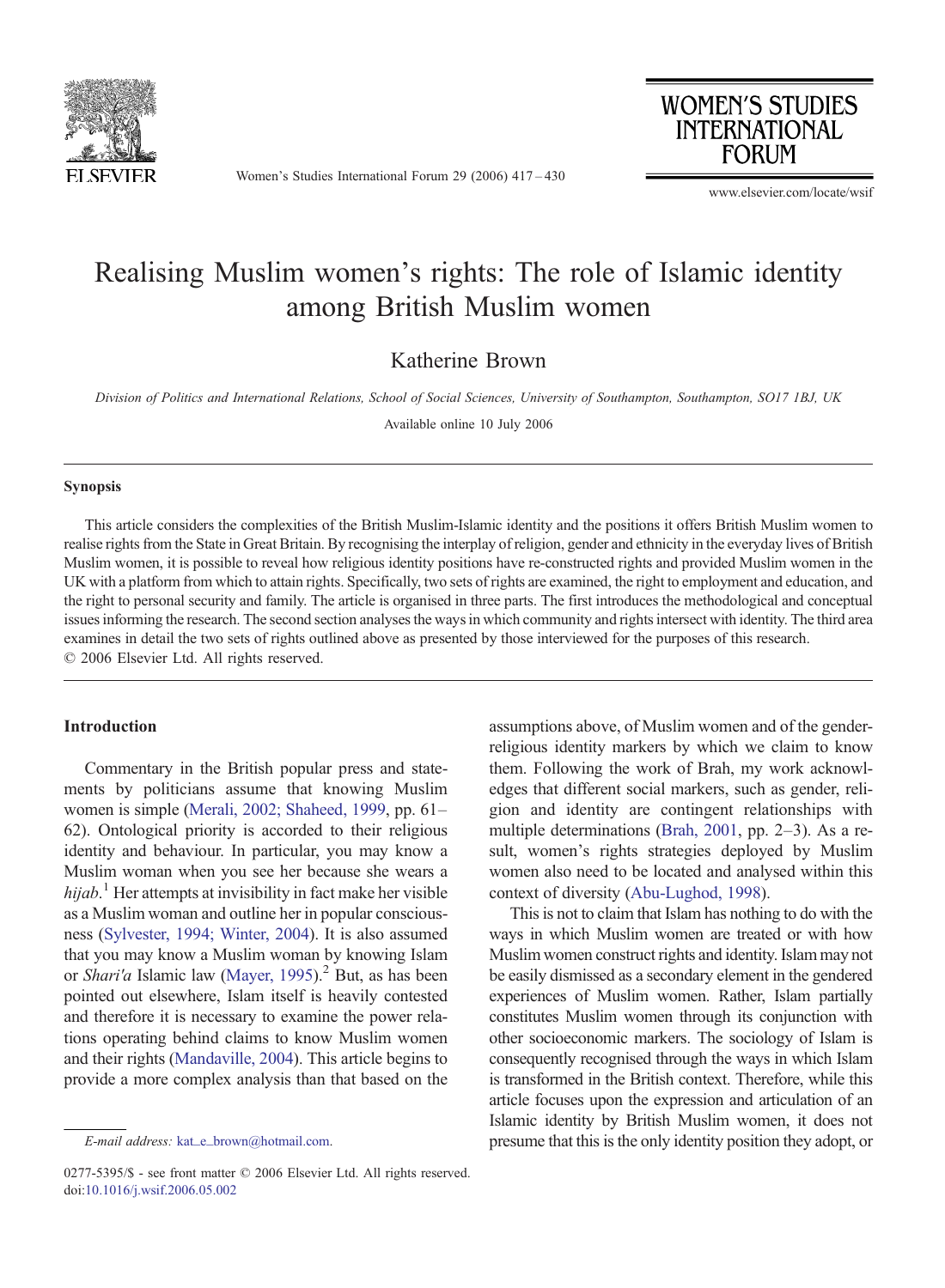that it is fixed or completed. The identities of Muslim women are understood here as contextual and relational positionings, and it is suggested that the articulation of an Islamic identity may support Muslim women in their strategic negotiations over the realisation of their rights ([Hall,](#page--1-0) [1992](#page--1-0), pp. 252–259).

Existing literature on Muslim women's agency and human rights focuses on the phenomena of Islamic feminism and of increased manifestations of female religiosity in the Middle East [\(Ask & Thomsland, 1998; Hadad &](#page--1-0) [Esposito, 1998; Zuhur, 1992](#page--1-0)). The debate over the validity of "Islamic feminism" centres upon the perceived absence of practical outcomes in the everyday lives of Muslim women [\(Moghadam, 2002](#page--1-0)). This article reveals the ways in which the theological strategies of Islamic feminism generate socioeconomic and political outcomes. This reinforces the claim that women's rights articulations are not solely the consequence of abstracted thought processes but of competing forces operating outside and within our current understanding of human rights ([Halli](#page--1-0)[day, 1995](#page--1-0), p. 150).

Additionally, the ways in which Islam operates as a human rights strategy for Muslim women are highly gendered and emerge in contexts constructed by complex gender relations. The article therefore examines the ways in which the adoption of an Islamic identity is a subversion or confirmation of the patriarchal bargain [\(Kandiyoti,](#page--1-0) [1988\)](#page--1-0). The concept of patriarchal bargaining implies rational-choice decision-making in the first instance. [Kandiyoti \(1988\)](#page--1-0), however, argued that the bargains shaped the more unconscious aspects of women's gendered subjectivity, since they permeate the context of their early socialisation, as well as their adult cultural habitus. She further demonstrated that women's strategies varied across communities and classes because the form and mechanism of patriarchy varied across similar fault-lines [\(Kandiyoti, 1987](#page--1-0)). These bargains therefore exert powerful influences on shaping gender ideology and on the potential and form of women's active or passive resistance. Through her research in the Middle East she showed that in times of economic change, the nature and form of patriarchy is broken down and transformed, and consequently women's bargaining positions alter [\(Kan](#page--1-0)[diyoti, 1988\)](#page--1-0). This notion of bargaining also suggests that women are complicit in the maintenance and perpetuation of patriarchal structures as they invest into it through their agency and struggles. In light of this, consideration is given to the Islamic concept of gender complementarity. Gender complementarity is the belief that gender differences are naturally and socially constructed such that men and women's relationships are complementary and work in harmony ([Rahman, 1980](#page--1-0)).

#### The research process and data in context

It is important to locate my research in two ways, firstly as structured by my own positioning, and secondly in the wider public debates. My research is informed in part by my academic background in international relations, but also through my multiple subjectivities as female, white, non-Muslim and as a researcher with English as my primary language. The research was conducted at a time when public debates conflated faith with nationality through heightened awareness of the "violent Other." Also, at this time Islamic dress, operating as a signifier of difference as well as of piety, dominated public understanding of Islam, Muslims, and identity, via the controversy of the French headscarf ban, and the high court case of Ms. Begum (R. V. Denbigh High School Governors, 2004). My position as a white non-Muslim is therefore particularly important given the complexities of the insider–outsider debate [\(Wolf,](#page--1-0) [1996](#page--1-0)).

The research itself contains three elements, first are interviews with non-governmental organisations (NGOs) about women's rights in Muslim communities in the UK. The NGOs chosen maintained a common link through their explicit reference and preference for Islam as a vehicle through which to conduct politics and identity. The NGOs are located across the UK, and included those who are advocates, welfare groups, newspapers/magazines, and support groups, and all operated within British civil society. These included the Islamic Affairs Central Network, Nottingham; The Revival Magazine—the voice of the Muslim Youth, Manchester; Muslimah Graduate Society, Coventry; Muslim Women's Help line; The Islamic Society of Britain, (specifically the Women's Participation Advisory Group); Islamic Human Rights Committee, London; Young Muslim Sisters (Birmingham); The Muslim Council of Britain (specifically the Women and Family Affairs Committee); The Islamic Shari'a Council, East London; Q-News Magazine, London. In all, ten NGOs accepted my request for interviews, yet a number failed to respond, including all the Mosques I contacted. The lack of Mosque-politics represents an area for further research, but in itself does not invalidate the claims I put forward, because to assume that Mosques in themselves encapsulate the entirety of Muslim identity politics is as ethnocentric as assuming faith associations have no relevance in British civil society. (Indeed, a significant number of interviewees did not attend a Mosque on a regular basis or use its facilities.) The second element of my research is the analysis of individual responses and communications with Muslim women. This was done in a number of ways, such as indepth interviews and the use of open-ended questionnaires.